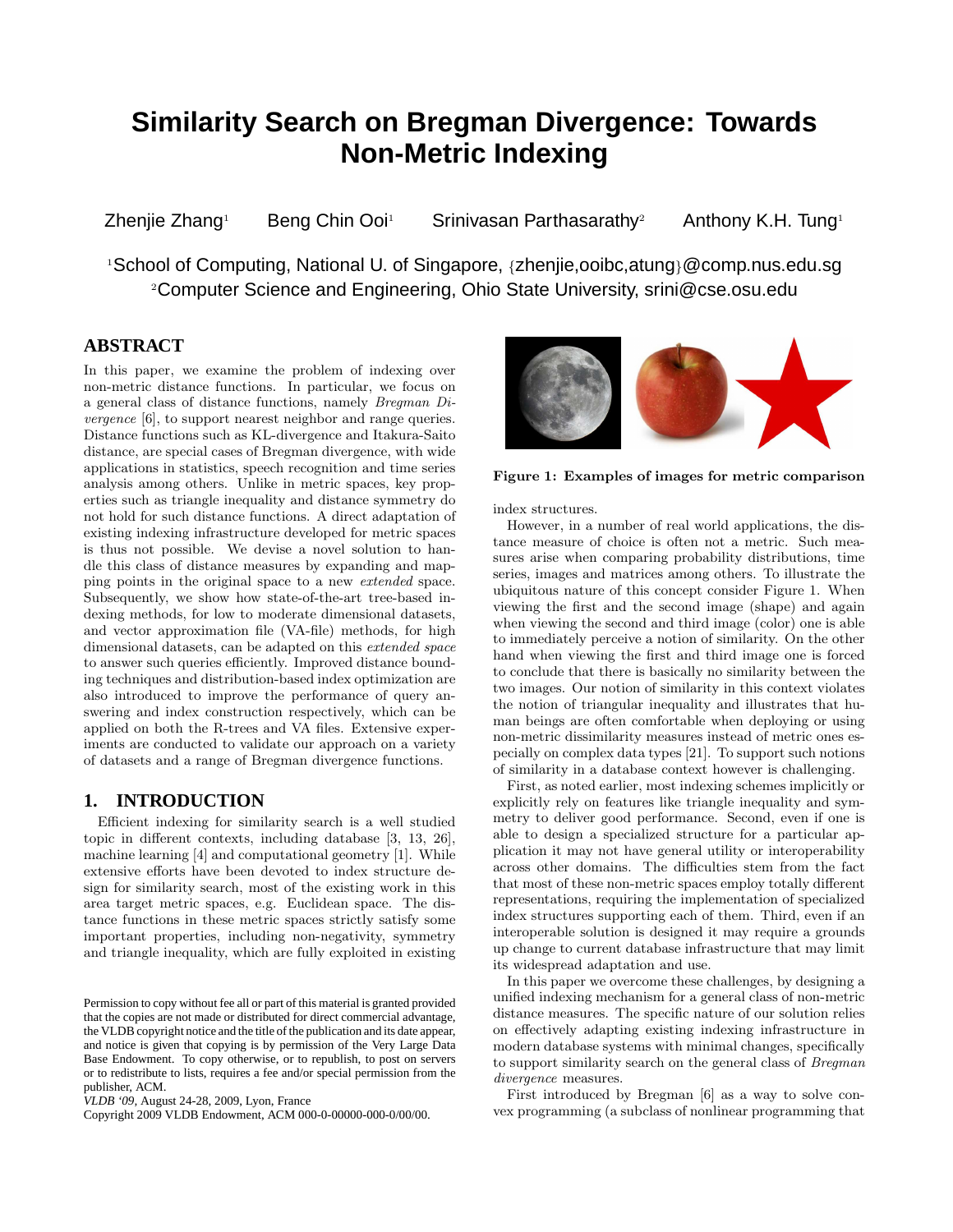

Figure 2: Geometrical interpretation of Bregman divergence

unifies and generalizes least squares, linear programming, and convex quadratic programming), Bregman divergence has attracted interest from a wide range of fields  $[5, 2, 11]$ , 19, 17] because of its ease of representation and good extensibility in a number of areas such as text analysis[20], image retrieval[11, 21], motion tracking[5], graph analysis[17], and speech recognition[19, 17, 14]. We next briefly review the definition of Bregman divergence.

Assume we are given a d-dimensional space  $S$  on which each object p in the space is represented by a vector  $p =$  $(p[1], p[2], \ldots, p[d])$ . Every Bregman divergence in S is associated with a convex function  $f(x) : \mathcal{S} \to \mathcal{R}$ , mapping objects in S to real numbers. Given objects p and q in  $S$ , their dissimilarity w.r.t. the function  $f(x)$  is defined as:

$$
D_f(p,q) = f(p) - f(q) - \langle \nabla f(q), p - q \rangle \tag{1}
$$

Here,  $\nabla f(q)$  is the gradient of the function  $f(x)$  at q, and  $\langle x, y \rangle$  denotes the dot product between two vectors. Intuitively, Equation (1) can be explained as the difference between  $f(p)$  and the first-order Taylor expansion of the function  $f(x)$  at position q. In Figure 2, the geometrical interpretation of Bregman divergence in 1-dimensional space S is illustrated. In this figure, the function curve  $y = f(x)$ and the line  $h : y = f(q) + \langle \nabla f(q), x - q \rangle$ , both through the point  $(q, f(q))$  in the figure, are plotted separately. The vertical difference at position  $x = p$  (resp.  $x = r$ ) is the measure of Bregman divergence,  $D_f(p,q)$  (resp.  $D_f(r,q)$ ). Bregman divergence admits several well known divergence functions when employing different convex function  $f(x)$  in the definition. These include:

# Example 1. KL-Divergence

When  $f(x) = \sum_{i=1}^{d} x[i] \log x[i]$ , the distance is KL-divergence, *i.e.*  $D_f(p,q) = \sum_{i=1}^d p[i] \log \frac{p[i]}{q[i]}$ . KL-divergence is a common measure used for comparing distributions $[17]$ .

#### Example 2. Itakura-Saito Distance

When  $f(x) = -\log x$ , the distance function becomes Itakura-Saito distance, i.e.  $D_f(p,q) = \frac{x}{y} - \log \frac{x}{y} - 1$ . Itakura-Saito distance is a common measure for representing the difference between two signals in frequency domain and is often applied in speech recognition [19].

#### Example 3. Von Neumann Entropy

Given two semi-definite matrices X and Y, when  $f(X) =$  $tr(X \log X - X)$ , the distance  $D_f(X, Y) = tr(X \log X X \log Y - X + Y$ ). Von Neumann Entropy is used to measure the difference between two semi-definite kernel mappings [16].

In all of the examples above, despite their differences in definition, nearest neighbor and range queries play important roles in their applications. In probabilistic databases [23], for example, uncertain tuples with similar distributions (with KL-divergence) are of special interests since they may have stronger correlations. Similarity search on large signal and time series database (with Itakura-Saito distance) and matrix set (with Von Neumann Entropy) also dramatically decides the efficiency of speech recognition and kernel learning algorithms respectively.

To show a more specific example, in Table 1, we present three vectors generated from the DBLP data set<sup>1</sup> with each representing an author. Each dimension of the vector represents the probability of the author publishing in a major field of computer science. From the record of Jim Gray, it is apparent that he is closely connected to database community.

If Euclidean distance is applied on the table to search for an author who is similar to Jim Gray, the distances between Jim Gray and R1/R2 are exactly the same. However, if the KL-divergence is applied instead, the distances from Jim Gray to R1 and R2 become 0.08 and 0.014 respectively implying that R1 is more similar to Jim Gray than R2. This can be explained by the fact that both Jim Gray and R1 has higher probability of publication on System and lower probability of publication on Bioinformatics while R2 have equal probability to publish in almost all the fields except Database. KL-divergence generally captures such kinds of dissimilarities between distributions more accurately than Euclidean distance, since it gives higher weights to dimensions with larger probabilities.

In this paper, we propose a framework for supporting Bregman divergence in an effective way with existing index structures that are well tested and commonly supported by current DBMS. To overcome the non-metric dilemma we rely on an important observation about Bregman divergences and transform data points in the original  $d$ -dimensional space into an extended  $d + 1$  dimensional space. Subsequently we show how existing indexing infrastructure (R-trees and VA-files) can be leveraged with minimal change on this extended space to efficiently support nearest neighbor and range queries on the general class of Bregman divergences. A key element here is a novel query transformation method to facilitate effective pruning on both the R-Tree and VA file. Finally, we perform detailed analysis to show that contrary to metric space, the performance of indexes under Bregman divergence can be very sensitive to the query workload. We show that some knowledge on the query distribution can be exploited to improve indexing structure dramatically.

In short, the contributions of this paper are as follow:

- 1. We present a general framework to index Bregman divergence with existing index structures, such as the R-tree and VA file.
- 2. We re-formulate the problem of Bregman divergence as a projection problem in an extended space, and derive better pruning strategies for existing index structures.
- 3. We propose a distortion model with query distribution and show how it can be utilized in the construction of both the R-Tree and VA file.

<sup>1</sup>Details on how these vectors are computed can be found in Section 6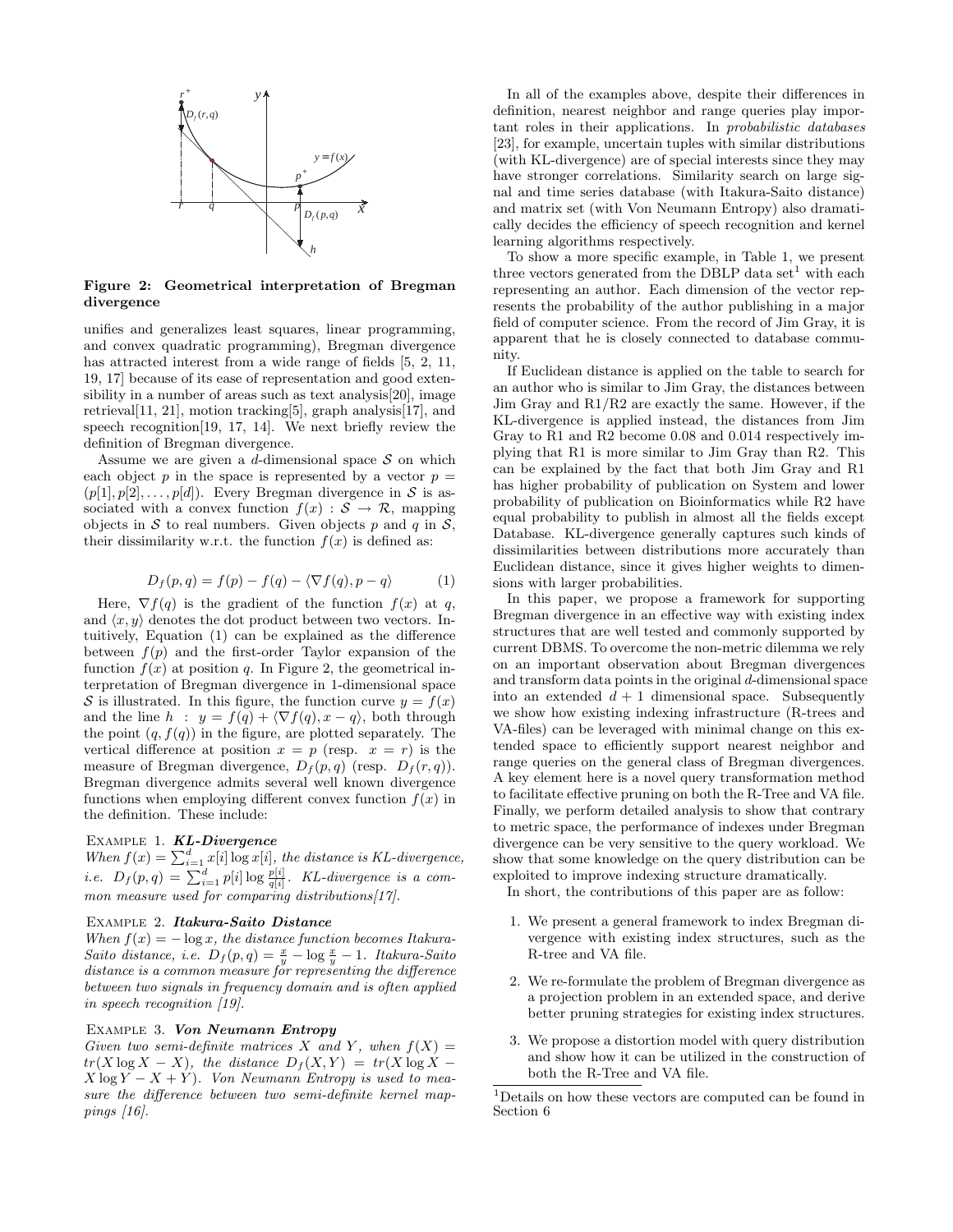| Author   | Αl    | Application | Bioinformatics | Jatabase | Hardware | Software                        | System | $\overline{\text{Theor}}$ |
|----------|-------|-------------|----------------|----------|----------|---------------------------------|--------|---------------------------|
| Jim Gray | 0.109 | ).109       | 0.059          | 0.314    | ).0987   | $\hphantom{0}\hphantom{0}0.091$ | 0.123  | 0.093                     |
| R1       | 0.141 | 0.101       | 0.069          | 0.276    | 0.094    | 0.089                           | 0.123  | 0.103                     |
| R2       |       | U.I         | U. 1           | 1.299    |          | 0.1                             | U.I    |                           |

Table 1: An example data set. Like Jim Gray, R1 has higher chance of being associated with System than Bioinformatics while R2 have almost equal distribution in all dimensions except Database.

| Notation                           | Explanation                                                                            |  |  |  |
|------------------------------------|----------------------------------------------------------------------------------------|--|--|--|
| S                                  | the space for data points                                                              |  |  |  |
| $\boldsymbol{d}$                   | dimensionality of $\mathcal S$                                                         |  |  |  |
| x, p, r                            | data points                                                                            |  |  |  |
| q                                  | query point                                                                            |  |  |  |
| $\overline{f}(x)$                  | a convex function defined in $S$                                                       |  |  |  |
| f'(x)[i]                           | $\frac{\partial f(x)}{\partial x[i]}$<br>partial derivative of $f(x)$ on $x[i]$ , i.e. |  |  |  |
| $D_f(x,q)$                         | Bregman divergence defined on $f(x)$                                                   |  |  |  |
| $\nabla f(x)$                      | gradient of $f(x)$ at x, i.e.<br>$\nabla f(x)$                                         |  |  |  |
|                                    | $(f'(x)[1], \ldots, f'(x)[d])$                                                         |  |  |  |
| $\langle x,y\rangle$               | dot product between two vectors $x$ and $y$                                            |  |  |  |
| $S^+$                              | extended space with $d+1$ dimensions                                                   |  |  |  |
| $\frac{x^+, p^+, r^+}{b_i}$        | corresponding mapping point of $x, p, r$ in $S^+$                                      |  |  |  |
|                                    | number of representation bits on dimension $i$ in                                      |  |  |  |
|                                    | VA-File                                                                                |  |  |  |
| R                                  | bounding rectangle in $S^+$                                                            |  |  |  |
| LB(R,q)                            | lower bound on distance from $R$ to $q$                                                |  |  |  |
| $\overline{U}B(R,q)$               | upper bound on distance from $R$ to $q$                                                |  |  |  |
| $v^i_{\max}$                       | maximal value of all points on dimension $i$                                           |  |  |  |
| $\frac{v_{\mathrm{min}}^i}{A_i^P}$ | minimal value of all points on dimension $i$                                           |  |  |  |
|                                    | the expectation on the positive values of $v_q[i]$                                     |  |  |  |
| $A^N_i$                            | the expectation on the negative values of $v_q[i]$                                     |  |  |  |

#### Table 2: Notation Table

4. We analyze the performance of the proposed methods with extensive experimental studies.

To improve the readability, we summarize the notations in Table 2.

# **2. RELATED WORK**

Applications of Bregman Divergence: KL-divergence, is utilized frequently in text analysis [20], image classification [21] and content-based image retrieval problems [22]. Recently, Long et al.[17], propose a new graph partitioning method, that relies on KL-divergence as a distance measure. In the context of kernel methods, Kulis et al.[16] present a new technique that relies on Von Neumann Entropy. The Itakura-Saito distance [14], is often employed to measure the difference between signals [12], with applications in speech recognition.

Recently, researchers have examined the use of Bregman divergence for generalized clustering problems [2]. In a related context [19], Nielsen and Rock focus on discovering the Bregman ball with the minimal radius to cover the given point set for a better summarization (clustering) of speech data.

In computer vision and multimedia systems, KL-divergence is usually adopted to compare objects. For example, in [21], different color and textures are compared using different measures, among which KL-divergence shows promising performance. In [11], Goldberger et al. modeled the images with Gaussian Mixture Models, and measured the difference between images by computing the KL-divergence between Gaussian components. In [5], Boltz proposed a region-ofinterest (ROI) tracking method that relied on a distributionbased representation. The target can be efficiently discovered in videos by searching for k-th nearest neighbor of objects in the frames, with KL-divergence as the underlying distance measure. The work presented in this article can be effectively utilized to speed up such applications.

Indexing for Similarity Search: Indexing is a well studied topic in the database community. KD-Tree [10] is one of the first index structures proposed for nearest neighbor and range search. In database systems, R-Tree and its variants [13, 3] are well recognized as an effective index structure for multi-dimensional indexing and can dramatically reduce the disk I/O operations for query processing when the dimensionality of the domain is low to moderate. In high dimensional spaces, VA file and its variants [26, 9], are typically the indexing methods of choice and are typically shown to outperform tree-based index structures. As noted earlier, most previous proposals on indexing in the database community implicitly rely on the notion of a metric. In iDistance [15],  $B^+$ -tree is adopted to index high-dimensional data by mapping the objects onto some space filling curve, such as Hilbert curve and Z-curve.

Some specific non-metric distances have been studied individually in database research community. The k-match distance [25], for example, measures the distance between two  $d$ -dimensional records depending on the minimal  $k$  out of d dimensions. In [8], some embedding method was introduced to index distance function without triangle inequality. Both of the studies mentioned above cannot be implemented directly in commercial database system and not applicable to Bregman divergence.

The work most closely related to the theme of this paper is recent work by Cayton on Bregman Ball (BB-)Trees[7]. BB-tree is a main-memory baseed data structure where every node is associated with a Bregman ball that covers all data points indexed in the subtree rooting at the node. The tree is constructed from root to leaves recursively. K-means clustering is employed to generate children nodes from the parent. For nearest neighbor query, despite the lack of triangle inequality, the minimal and maximal distances from a Bregman ball to the query point can be estimated by a binary search on the line connecting the ball center and the query. This facilitates the pruning of nodes that will not contain any potential nearest neighbor points.

This approach has several drawbacks. First, the construction of Bregman ball on large datasets is expensive. The BBtree relies on a clustering step, which can be very slow and often unstable. Second, updating the BB-tree is extremely expensive with respect to both insertion and deletion operations. Third, complete infrastructure modification is needed if any commercial database needs to incorporate Bregman ball tree within existing system. In this work we provide a scalable solution that addresses these limitations.

# **3. GENERAL INDEXING FRAMEWORKS**

Our objective is to provide efficient access methods to support range and k-nearest neighbor queries for different in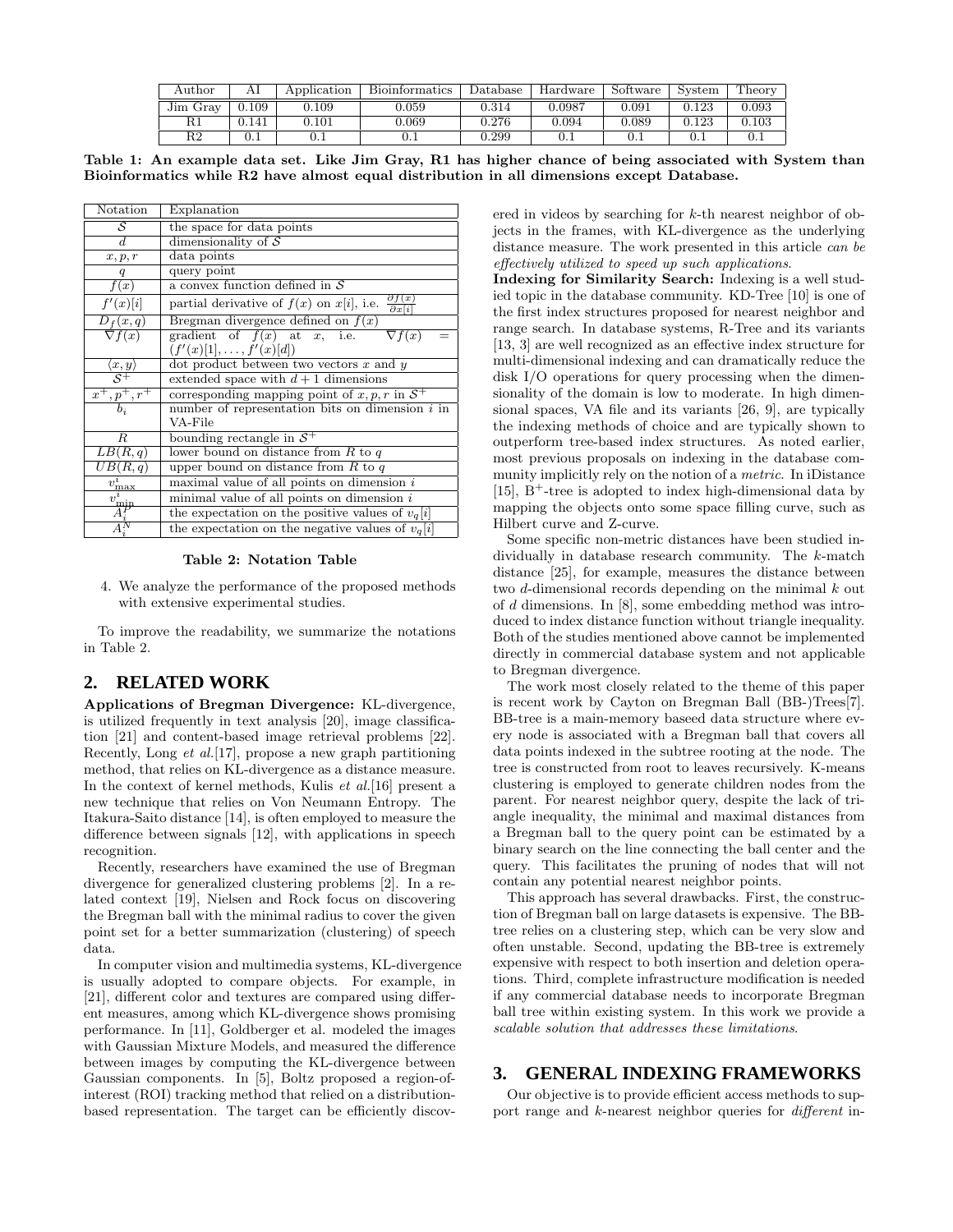stantiations of Bregman divergence i.e. our solution should be applicable regardless of the convex function selected.

In this paper, we first present a simple and general scheme that enables the employment of traditional Euclidean space indexing techniques, such as R-tree and VA file to be directly applied for any Bregman divergence. Specifically, our scheme involves a vector transformation which creates a mapping from the original d-dimensional space  $S$  to some new  $(d + 1)$ -dimensional space  $S^+$ . For every point  $x =$  $(x_1, x_2, \ldots, x_d)$  in S, it is mapped to another point  $x^+ =$  $(x_1, x_2, \ldots, x_d, f(x))$  in the new space  $S^+$ .

Intuitively, the new space  $S^+$  includes an additional dimension containing information on the function  $f(x)$ . Using the example in Table 1 and adopting KL-divergence, the record of Jim Gray will be transformed to a 9-dimensional vector with value  $\sum_{i=1}^{8} x[i] \log x[i] = -0.841$  on the additional dimension. In Figure 2,  $p^+$  and  $q^+$  are 2-dimensional points on the curve  $y = f(x)$ .

All the index structures proposed in this paper are based on the extended space  $S^+$ . Both the R-tree and VA file rely on some bounding rectangle to prune points that cannot be in the query results. A bounding rectangle  $R$  usually consists of  $d \times 2$  boundaries, where d is the dimensionality of the space. For each dimension, an upper boundary  $R.u[i]$ and lower boundary  $R.l[i]$  indicate the maximal and minimal values of the points stored in  $R$ . For example, the *Minimum* Bounding Rectangle(MBR) in the R-tree and the Cell in the VA file are two special cases of the general bounding rectangle. Given a query point  $q$ , the effectiveness of these index structures depend on the estimation of the distance from points in a bounding rectangle to the query point  $q$ . In particular, the computation of lower and upper bound on the distance must be efficiently supported. In the following lemma, we will show that Bregman divergence on bounding rectangles in the extended space  $S^+$  can also be computed easily like in Euclidean space.

LEMMA 3.1. Given a bounding rectangle R in  $S^+$  and a query point  $q$  in  $S$ , lower bound and upper bound on Bregman divergence from any point in  $R$  to  $q$  can be computed in  $O(d)$  time, where d is the dimensionality of S.

PROOF. Assume that the lower bound and upper bound of R on dimension i are  $R.l[i]$  and  $R.u[i]$  respectively. For each point  $x \in \mathcal{S}$  and its corresponding mapping location  $x^+ \in \mathcal{S}^+$ ,  $x^+$  is covered by R, if and only if  $R.l[i] \leq x^+[i] =$  $x[i] \leq R.u[i]$  for  $1 \leq i \leq d$  and  $R.l[d+1] \leq x^{+}[d+1] =$  $f(x) \leq R.u/d + 1$ .

Given the query point  $q = (q[1], \ldots, q[d])$  and the gradient  $\nabla f(x)|_{x=q} = (f'(q[1]), \ldots, f'(q[d]))$  with respect to the function  $f(x)$ , we have

$$
D_f(x, q) = f(x) - f(q) - \sum_{i=1}^d f'(q[i]) * (x[i] - q[i])
$$
  

$$
= x^+[d+1] - f(q) - \sum_{i=1}^d f'(q[i]) * (x^+[i] - q[i])
$$
  

$$
\leq R.u[d+1] - \sum_{i=1}^d \min\{f'(q[i])R.l[i], f'(q[i])R.u[i]\} -
$$
  

$$
f(q) + \sum_{i=1}^d f'(q[i])q[i]
$$

Algorithm 1 K-Nearest Neighbor Search (R-tree T, Query  $q$ )

Since  $f(q) - \sum_i f'(q[i])q[i]$  is a constant and independent of x, the upper bound only involves finding the smaller value between  $f'(q[i])R.l[i]$  and  $f'(q[i])R.u[i]$  for each dimension, which takes  $O(d)$  time. Similarly for the lower bound we have:

$$
D_f(x, q) \geq R.I[d+1] -
$$
  

$$
\sum_{i=1}^d \max\{f'(q[i])R.I[i], f'(q[i])R.u[i]\} -
$$
  

$$
f(q) + \sum_{i=1}^d f'(q[i])q[i]
$$

This completes the proof of the lemma.  $\Box$ 

In the rest of paper, we use  $LB(R,q)$  and  $UB(R,q)$  to denote the lower bound and upper bound on the distance from  $R$  to  $q$  respectively, as derived in the lemma above. We next show how the above lemma facilitates the employment of the R-tree and VA file as the underlying index structure for nearest neighbor and range query search.

#### **3.1 R-tree Index**

To handle Bregman divergence, the R-tree is built on the extended  $(d+1)$ -dimensional space  $S^+$  by transforming each point  $x \in S$  to the new point  $x^+ \in S^+$  as described earlier. The insertions and deletion of points in the tree follow the traditional strategies in the literature of the R-tree. For each intermediate node  $N$  in the tree, an MBR is constructed to approximate the locations of all points stored in the subtree, while leaf node is linked to a disk page containing all original points for the index. In Algorithm 1, we present the details on how to discover the k nearest neighbor to the given query point  $q$ . The algorithm essentially follows the branch-and-bound strategy in traditional query processing with one exception that in line 14 we leverage the lower bound estimation from Lemma 3.1. Due to limited space, we skip the details on range query search with the R-tree structure since it requires only some simple extensions to the above nearest neighbor search algorithm.

#### **3.2 VA file Index**

The VA file is another popular index structure, that is shown to be effective, especially on high dimensional data. The general idea of the VA file is to partition the indexed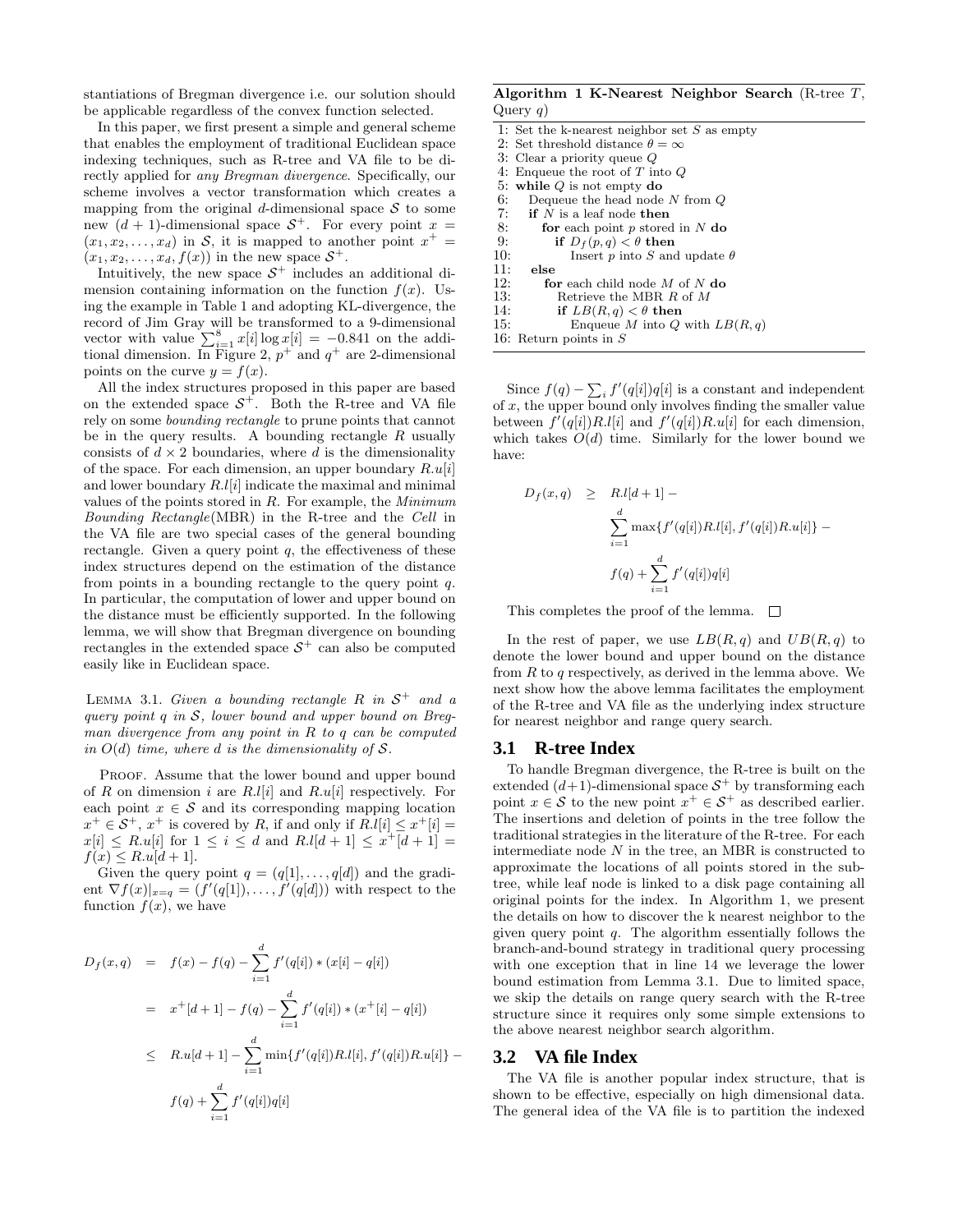

Figure 3: Example of VA file

space into small cells. Points in the same cell are represented by the a bit string called Vector Approximation which can approximate the location of the cell. On each dimension  $i$ , a positive integer  $b_i$  is specified, dictating that dimension i should be partitioned into  $2^{b_i}$  intervals of equal length. Each of these interval can then be uniquely represented by a bit string of length  $b_i$  based on their ordering. Given any point, its vector approximation can be computed by concatenating the bit string of the interval that it falls in for each dimension.

For example, in Figure 3, given the 2-dimensional space  $S^+$  and  $b_i = 2$  for both dimensions, the space with the indexed points is divided into  $\prod 2^{b_i} = 16$  cells. Point  $p^+$  and  $r^+$  are assigned with bit string "0001" and "1000" respectively, according to the definition above.

The vector approximations of all points are stored in a single file, called a VA file, in the order as in its original storage structure. A reverse mapping from the bit string to the cell is maintained by keeping the boundary values on all dimensions. When answering queries, the vector approximations are loaded from the VA file into main memory. By retrieving the cell containing the point  $p^+$  with the reverse mapping, the system decides if  $p^+$  is likely to be included in the result set by using the lower bound and upper bound distance from the cell to the query q. If the lower bound distance is already larger than the current threshold, this point  $p^+$  is pruned, otherwise  $p^+$ 's identifier is stored as a candidate point. After scanning the complete VA file, random accesses to the original storage structure is conducted to verify the remaining candidate points.

In particular, the exact values of these candidate points are retrieved in ascending order of their lower bound distance to the query and the search stops when minimal lower bound distance is larger than the current maximal distance of k-nearest neighbor result set. The details of the query answering algorithm for k-nearest neighbor are summarized in Algorithm 2.

Similar to the R-tree index structure, the lower bound and upper bound computation depends on the correctness of Lemma 3.1. We also skip the details of range search algorithm with VA file here.

# **4. PROBLEM REFORMULATION AND IM-PROVED BOUNDS**

We next present a new geometrical interpretation of the Bregman divergence which allows us to transform the distance measure into the dot product of two vectors in the extended space  $S^{+2}$ . Based on this interpretation, we derive a new formulation of the nearest neighbor and range

#### Algorithm 2 K-Nearest Neighbor Search (VA file  $F$ , Original Database D, query q)

- 1: Clear Candidate Set CS
- 2: Set threshold  $\theta = \infty$
- 3: **for** each vector approximation  $a_i \in F$  **do**<br>4: Retrieve the cell R covering  $a_i$
- 4: Retrieve the cell R covering  $a_i$ <br>5: Calculate  $LB(R, a)$  and  $UB(R, a)$
- Calculate  $LB(R, q)$  and  $UB(R, q)$
- 6: if  $LB(R, q) < \theta$  then<br>7: Insert  $a_i$  into the C
- 7: Insert  $a_i$  into the  $CS$ <br>8: Find the new kth sm.
- Find the new  $k\text{th}$  smallest upper bound as new  $\theta$
- 9: Sort the points in CS with non-descending order of lower bound distance
- 10: Clear Result Set RS
- 11: Set threshold  $\theta = \infty$
- 12: for each  $a_i$  in CS do 13: Retrieve the origina
- 13: Retrieve the original point p of  $a_i$  in D<br>14: Calculate  $D_f(p,q)$
- 14: Calculate  $D_f(p,q)$ <br>15: if  $D_f(p,q) < \theta$  the
- 15: if  $D_f(p,q) < \theta$  then<br>16: Update result set 1
- Update result set RS and threshold  $\theta$
- 17: Return points in RS



Figure 4: Geometrical Interpretation

query problems over Bregman divergence. We will then derive tighter lower and upper bound estimation for the distance between a query point and a bounding rectangle based on this new formulation.

We will use Figure 4 to illustrate our query reformulation. Given the query point  $q$  in the figure, the distance between a point  $p$  and  $q$  is defined be the vertical difference between the point  $(p, f(p))$  on curve  $y = f(x)$  and the point  $(p, f(q))$  $\langle \nabla f(q), p - q \rangle$  on h, which is tangent to the curve  $y = f(x)$ at  $(q, f(q))$ .

Let  $h'$  be the line that is parallel to h and passes through the origin. h' is a distance of  $f(q) - \langle \nabla f(q), q \rangle$  above h along the extended dimension y in  $S^+$ . Correspondingly, the distance between the point  $(p, f(p))$  and  $h'$  can be computed as  $D_f^*(p,q) = f(p) - \langle \nabla f(q), p \rangle$ .

It is easy to verify that  $D_f^*(p,q)$  is proportional to the projection length of the point  $p^+ = (p, f(p))$  on the vector  $v_q$ , where  $v_q = (-\nabla f(q), 1)$  is orthogonal to h and h'. This projection length can be computed as the dot product between  $p^+$  and  $v_q$  i.e.  $\langle p^+, v_q \rangle$ . In the rest of the paper, we will refer to  $v_q$  as a *query vector* as there is a one-to-one mapping between a query point q and a query vector  $v_q$ . Based on this observation, we will reformulate the nearest neighbor and range query problem using  $\langle p^+, v_q \rangle$ . In the following, we formally present and prove the reformulation using the next two lemmas.

LEMMA 4.1. Given a data set  $P$ , a query point  $q$  and  $q$ 

<sup>2</sup> Incidentally, transforming the distance measure into dot product also implies that our studies can be extended to

the domain of kernel methods in the future. We will only discuss this briefly in Section 7 due to lack of space.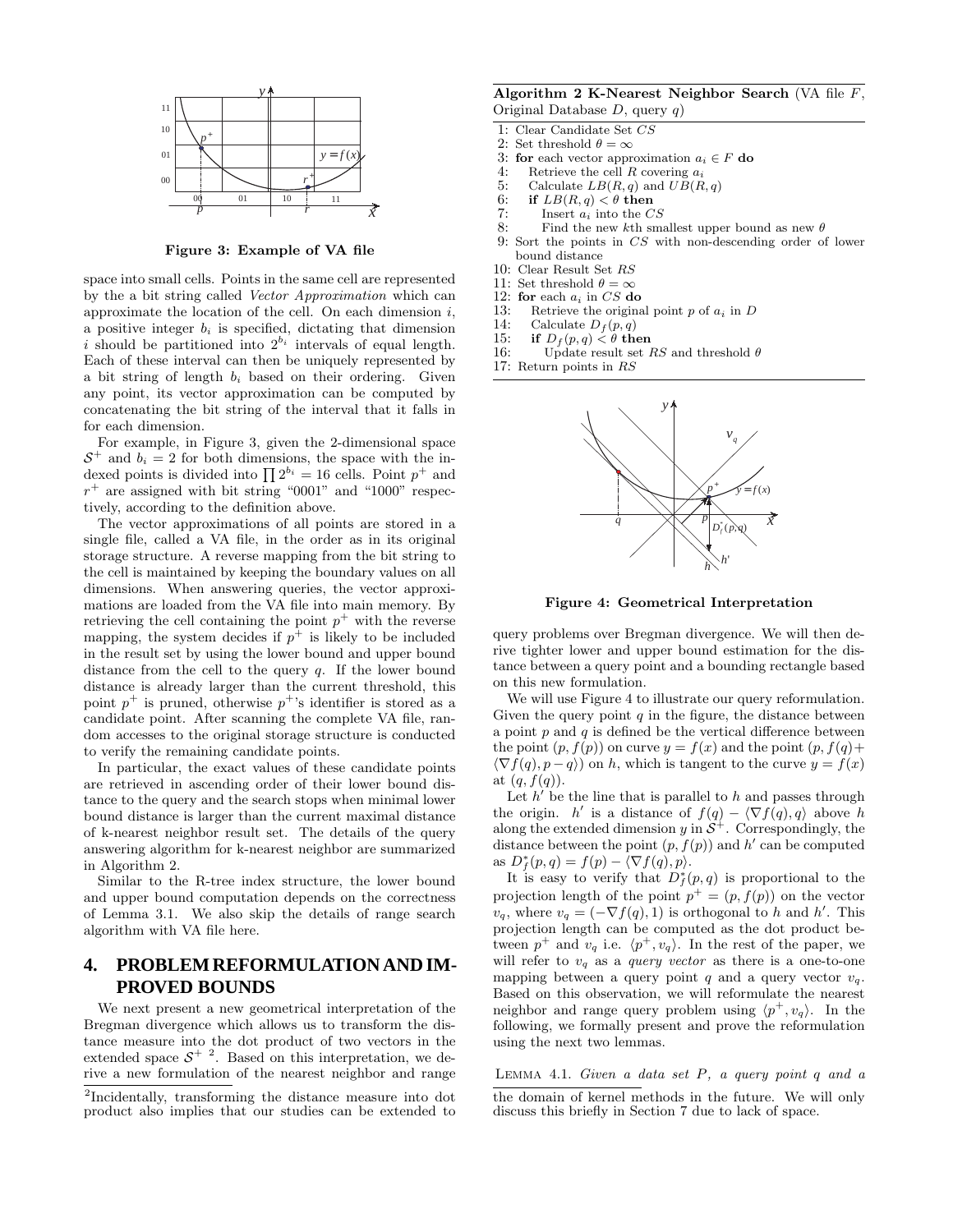

Figure 5: Example of naive lower and upper bounds

Bregman divergence  $D_f$ , the nearest neighbor can be represented as the minimizer of

$$
NN(P, q, D_f) = \min_{p \in P} \langle p^+, v_q \rangle
$$

PROOF. Based on the definition of nearest neighbor, the nearest neighbor aims to minimize  $D_f(p,q)$  for any  $p \in P$ . The distance between  $p$  and  $q$  can be re-formulated as:

$$
D_f(p,q) = f(p) - f(q) - \langle \nabla f(q), p - q \rangle
$$
  
=  $f(p) - \langle \nabla f(q), p \rangle + \langle \nabla f(q), q \rangle - f(q)$ 

Since  $\langle \nabla f(q), q \rangle - f(q)$  is a constant for any  $D_f(p, q)$ , p is the nearest neighbor to q iff p can minimize  $f(p)-\langle \nabla f(q), p \rangle$ . By the definitions of  $p^+$  and  $v_q$ , we have  $f(p)-\langle \nabla f(q), p \rangle =$  $\langle p^+, v_q \rangle$ , which completes the proof of the lemma.

LEMMA 4.2. Given a data set  $P$ , a query point  $q$ , a Bergman divergence  $D_f$  and a threshold  $\theta$ , any point p is in the range query result if and only if

$$
\langle p^+, v_q \rangle \le \theta + f(q) - \langle \nabla f(q), q \rangle
$$

The proof of Lemma 4.2 is similar to that of Lemma 4.1.

The benefits of this reformulation include the fact that projections between vectors are easier to visualize and the fact that vectors are easier for distribution analysis (covered in Section 5).

Revisiting the Rectangular Bounds: In the previous section, we derived a lower bound and upper bound on the distance between a point in some bounding rectangle to some query point  $q$ . Here, we will first analyze the tightness of the bound within the context of the new geometrical interpretation introduced above. We then demonstrate how better bounds can be derived to improve the effectiveness of pruning for both the R-tree and the VA file structures.

As mentioned before, the Bregman divergence between a point  $p$  and a query point  $q$  can be interpreted as the projection length from  $p^+$  to the vector  $v_q$ . The lower and upper bound derived in Lemma 3.1 can be regarded as finding the minimum and maximum projection length on  $v_q$  from the rectangle R. In Figure 5, for example, we plot a bounding rectangles covering a group of points. The lower bound and upper bounds of the rectangle can be found by projecting the whole rectangle onto the query vector  $v_q$ . Note that the lower bound can be a negative value, such as the lower bound of the rectangle  $R$  in Figure 5.

These bounds however can be improved by considering that any point in the rectangle must ultimately stay on the curve  $y = f(x)$  in the extended space. The improved scheme

of bound estimation stems from the observation that  $f(x)$  is usually the sum of some function  $g(x[i])$  on each dimension i. If such function  $q(x[i])$  exists, given a bounding rectangle R with its lower and upper boundaries on all dimensions, we can analytically calculate the exact minimal and maximal values of  $q(x[i])-q[i]x[i]$  for each i. By summing up all these extreme values, the exact minimal and maximal distances can be found for the bounding rectangle  $R$ . In other words:

$$
LB^*(R, q) = \sum_{i=1}^d \min_{R.I[i] \leq x[i] \leq R.u[i]} (g(x[i]) - q[i]x[i])
$$

and,

$$
UB^*(R, q) = \sum_{i=1}^d \max_{R.l[i] \leq x[i] \leq R.u[i]} (g(x[i]) - q[i]x[i])
$$

Taking KL-divergence as an example, the convex function is defined as  $f(x) = \sum_i x[i] \log x[i]$ . Thus, the function  $g(x[i]) = x[i] \log x[i]$  is able to satisfy our condition above. This works for Itakura-Saito distance as well with  $g(x[i]) = -\log x[i].$ 

Leveraging some simple calculus, we know that the derivative of  $g(x[i]) - q[i]x[i]$  is  $g'(x[i]) - q[i]$ . Since  $f(x)$  is a convex function,  $g'(x[i])$  must be some monotonic function on  $x[i]$ , as well as  $g'(x[i]) - q[i]$ . Thus, the extreme values of  $g(x[i]) - q[i]x[i]$ , for both maximum and minimum, can be attained on three possible locations along the interval of  $R$  on dimension  $i$ . These locations include the two ending points of the interval,  $R.l[i]$  and  $R.u[i]$ , as well as the location with zero derivative, i.e. some  $x[i]$  satisfying  $g'(x[i]) - q[i] = 0$ . While the ending points can be found directly from the interval information, the zero-derivative location will require the use of a binary search operation along the interval  $[R.l[i], R.u[i]]$ . Fortunately, for most of the popular convex functions, this location can be pre-computed explicitly in constant time. For KL-divergence, for example, with the function  $g(x[i]) = x[i] \log x[i]$ , it is easy to verify that  $x[i] = \exp(q[i] - 1)$  is the location to satisfy  $g'(x[i]) - q[i] = 0$ . For Itakura-Saito distance, as another example, with the function  $g(x[i]) = -\log x[i]$ , the zeroderivative location is  $x[i] = -\frac{1}{q[i]}$ . Note that there exists only one location with zero derivative on the whole dimensions. Therefore, this location may not be covered by every bounding rectangle. After testing the three (or two) candidate locations, the maximal and minimal values on dimension i can be directly computed.

Using this strategy, the lower and upper bound computed is much tighter than the naive bounding method. In Figure 6, we present the new bounds for the same bounding rectangle R in Figure 5. The new bounds  $LB^*(R,q)$  and  $UB^*(R,q)$  are achieved at the ending points of the interval on x-axis, respectively. While the naive lower bound in Figure 5 is negative, the new lower bound  $LB^*(R,q)$  becomes positive. Thus, the tightness on the bound from points in  $R$ to query q is dramatically improved.

# **5. OPTIMIZATION WITH QUERY DISTRI-BUTION**

In traditional indexing problems over Euclidean distance, query distribution often plays a limited role. Basically, adaptive optimization with query distribution does not greatly enhance the query processing efficiency, but actually incurs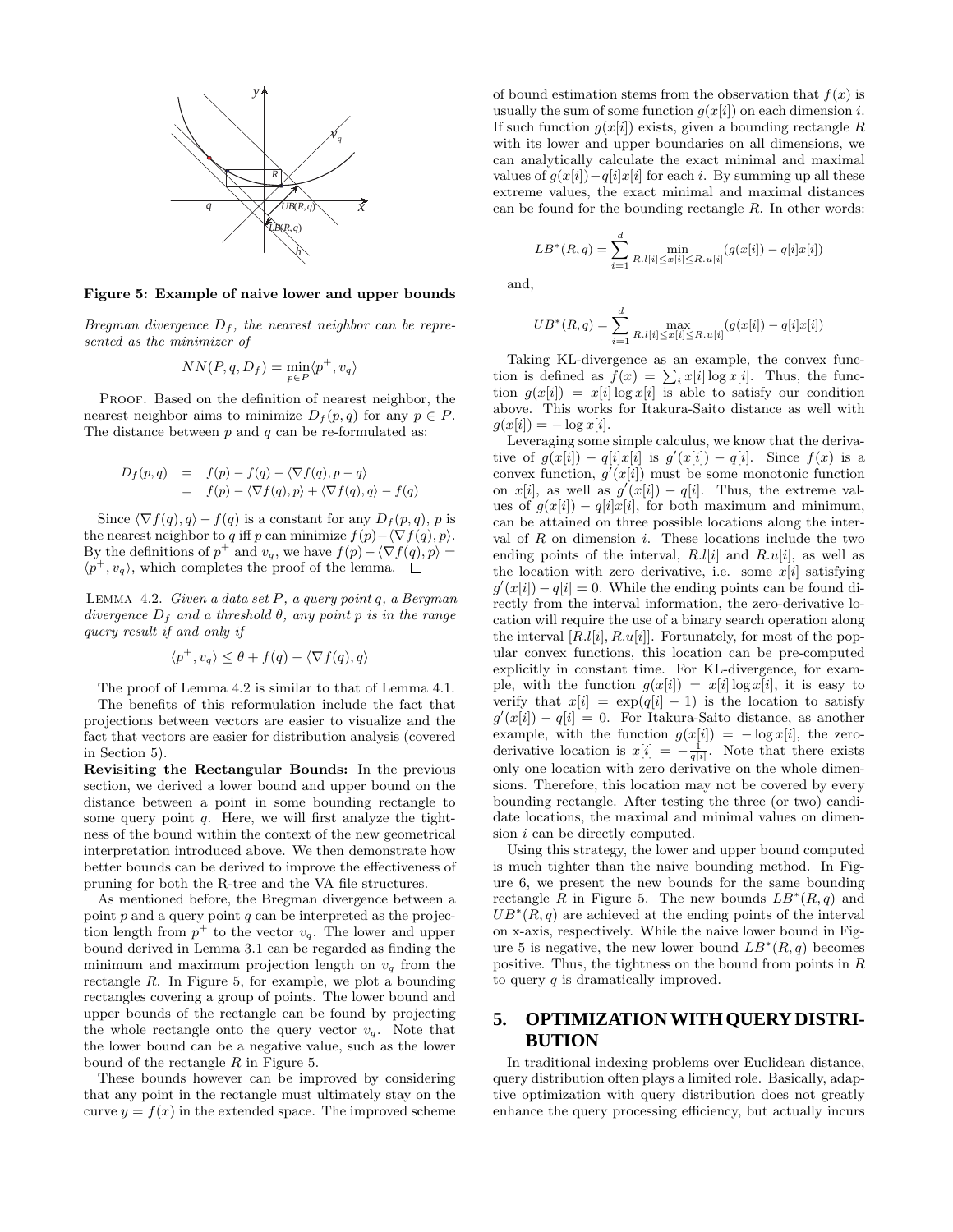

Figure 6: Example of tighter bounds

huge costs on index construction and maintenance. However, when indexing over Bregman divergence, we argue that query distribution can play a greater role in index structure optimization. We make our case using analysis that depends on the distance distortion of bounding rectangles and through the maintenance of relevant summary statistics of size  $O(d)$ . Before delving into the details of our analysis and method, some definition on the distortion of bounding rectangles is stated below first.

DEFINITION 5.1. Given a bounding rectangle  $R$ , the expected distortion of R with respect to some query distribution  $3\mathcal{Q}$ is the expected difference between the lower bound and upper bound on the distance from R to the query q following  $Q$ , i.e.

$$
D(R, \mathcal{Q}) = E(UB(R, q) - LB(R, q))
$$

Intuitively, the expected distortion, measures the variance on the distance from points in the bounding rectangle to the queries. When the distortion is small, the points are prone to having similar distance with respect to the queries. This can improve the pruning efficiency of our algorithms. To reiterate, in Euclidean space, the expected distortion with respect to the query distribution is not that important, since the value of the expected distortion can be bounded by the boundaries of the rectangle itself. The following lemma proves this statement rigorously.

Lemma 5.1. In Euclidean space, the expected distortion of a bounding rectangle R can be bounded by

$$
D(R, Q) \le \sqrt{\sum_{i=1}^{d} (R.u[i] - R.l[i])^2}
$$

PROOF. Since Euclidean space obeys triangle inequality, the difference between the lower bound and upper bound w.r.t. a query  $q$  is no larger than the maximum distance between any two points in  $R$ ,

$$
UB(R, q) - LB(R, q) \le \sqrt{\sum (R.u[i] - R.l[i])^2}
$$

Assuming the probability density function  $p(x)$  for the query distribution  $Q$ , the expected distortion can be measured by employing basic calculus as follows:

$$
D(R, Q) = \int_x (UB(R, x) - LB(R, x) dp(x)
$$
  
\n
$$
\leq \int_x \sqrt{\sum (R.u[i] - R.l[i])^2} dp(x)
$$
  
\n
$$
= \sqrt{\sum (R.u[i] - R.l[i])^2}
$$

This completes the proof of the lemma.  $\Box$ 

The above lemma implies that query distribution does not have great impact on the expected distortion of the bounding rectangle in Euclidean spaces. Unfortunately, this property does not hold for Bregman divergence. Given some Bregman divergence  $D_f(x, q)$  and some bounding rectangle R for data points, there does not exist a constant to bound the expected distortion. In KL-divergence, for example, the distance tends to be infinity between a query point  $q$  and a bounding rectangle R if  $q[i]$  is close to zero for some dimension i and  $R[l] > 0$ . This highlights the difficulty in constructing and maintaining an index structure for Bregman divergence. However, it also enables us to reason about improving performance with some knowledge of the query distribution. We next describe the summary statistics we maintain in order to estimate the distortion.

Given a query distribution  $\mathcal{Q}$ , we use  $A_i^P$  (resp.  $A_i^N$ ) to denote the average value of the query vector  $v_q$  on dimension i, with q following the distribution Q and  $v_q[i] > 0$ (resp.  $v_q[i] \leq 0$ ). Therefore, the query statistic set contains  $d+1$  pairs of  $(A_i^P, A_i^N)$  for  $1 \leq i \leq d+1$ . The following lemma proves that these statistics are sufficient to estimate the expected distortion of a bounding rectangle R.

LEMMA 5.2. Given  $\cup_{i=1}^{d+1} \{A_i^P, A_i^N\}$  and a bounding rectangle  $R$ , the expected distortion of  $R$  is bounded by the following inequality

$$
D(R, Q) \le \sum_{i=1}^{d+1} (R.u[i] - R.l[i])(A_i^P - A_i^N)
$$

PROOF. From the definition of expected distortion, if the query distribution  $Q$  has probability density function  $\sigma(x)$ for query vector  $x$ , we have

$$
D(R, Q) = \int_x U B(R, x) \sigma(x) dx - \int_x L B(R, x) \sigma(x) dx
$$

In the following, we use  $\sigma_i(x_i)$  to denote the probability density function of  $Q$  on dimension i. Simply employing the naive bound derived in Section 3, we have the expected upper bound as follows.

$$
\int_{x} U B(R, x) dx
$$
\n
$$
\leq \sum_{i=1}^{d+1} \left( \int_{x_i>0} R.u[i] x_i \sigma_i(x_i) dx_i + \int_{x_i \leq 0} R.l[i] x_i \sigma_i(x_i) dx_i \right)
$$
\n
$$
= \sum_{i=1}^{d+1} \left( R.u[i] \int_{x_i>0} x_i \sigma_i(x_i) dx_i + R.l[i] \int_{x_i \leq 0} x_i \sigma_i(x_i) dx_i \right)
$$
\n
$$
= \sum_{i=1}^{d+1} \left( R.u[i] A_i^P + R.l[i] A_i^N \right) \tag{2}
$$

The last equality is because  $A_i^P = \int_{x_i>0} x_i \sigma_i(x_i) dx_i$  and  $A_i^N = \int_{x_i \leq 0} x_i \sigma_i(x_i) dx_i$ . Similarly, we can derive the inequality on the lower bound

 $3\mathcal{Q}$  can either be represented by some continuous statistical function or by discrete samples of the query points.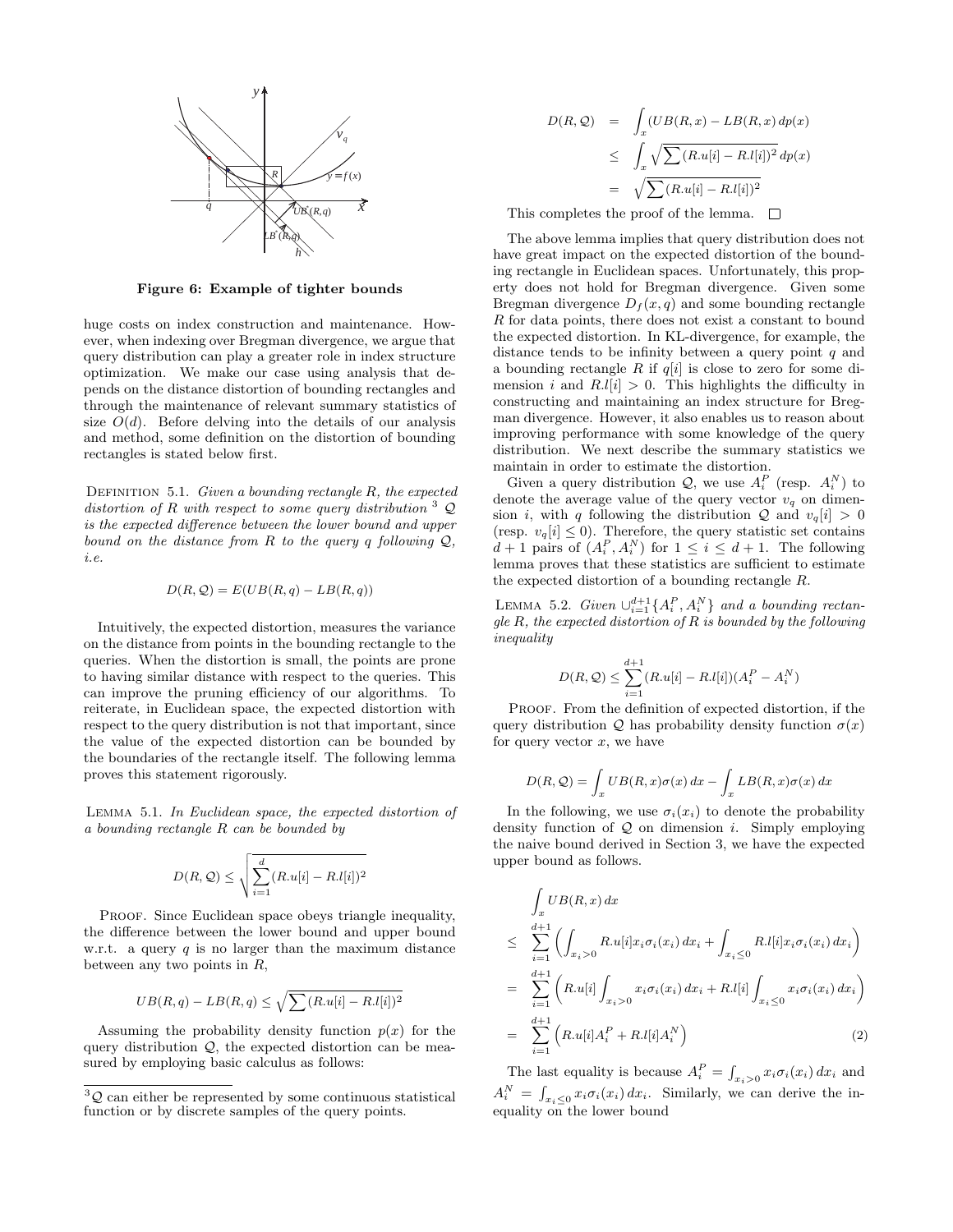$$
\int_{x} L B(R, x) dx \ge \sum_{i=1}^{d+1} \left( R.l[i] A_i^P + R.u[i] A_i^N \right) \tag{3}
$$

By  $(2)-(3)$ , we arrive at the conclusion of the lemma with simple algebra.  $\square$ 

The last lemma implies that the average positive and negative values on the query vectors contain enough information to help us estimate the distortion on bounding rectangles. The maintenance on these averages are affordable for most database systems, since both the storage and computation cost is negligible. This enables the system to organize the data either into bounding rectangles or cells such that query performance over these index can be improved substantially. In the rest of the section, we will specifically detail how we apply this technique on the R-tree and VA file respectively.

#### **5.1 Application on the R-tree**

In traditional R-tree and its variants, an important operation is the selection of nodes when inserting a new point into the index tree. The selection is optimized by picking up the node with the minimal expansion of the MBR. Different implementations employ different measures on the expansion of MBR, such as the volume and the sum of the edge length etc.

To incorporate our new distortion measure into the construction and maintenance of the R-tree, we just need to replace the existing expansion measure with the new expected distortion according to the query distribution statistics, as summarized above. The node, whose MBR needs the minimal increase of expected distortion to include the newly added point, is chosen as the insertion node.

When dealing with split operation, the seeds of the splitting nodes are also selected according to the expected distortion. In our experimental studies, the tree randomly picks up pairs of children nodes (or points), and finally selects the pair whose minimal bounding rectangle has the maximal expected distortion with respect to query distribution.

#### **5.2 Application on VA file**

The cell structure in the VA file is fairly different from the MBRs in the R-tree. While MBRs are frequently updated during the insertion and deletion operations, the boundaries on the cells in VA file are pre-defined before the computation of vector approximations. Updates on such boundaries are very expensive since the vector approximations of the whole data set have to be re-computed.

However, if the statistical information on the query distribution is available before the construction of the index structure, the system can then leverage this by selecting better boundaries potentially improving query processing performance. The main idea of this optimization technique is to minimize the maximal expected distortion of all cells by carefully selecting the number of bits on each dimension as well as the boundaries on the dimensions. The following lemma shows that equal division is optimal if the numbers of bits on all dimensions are fixed.

LEMMA 5.3. If every dimension i is approximated with  $b_i$ bits, the optimal interval length on dimension i is  $(v_{\text{max}}^i$  $v_{\min}^{i}$ ) $2^{-b_{i}}$ .

PROOF. If summing up the expected distortion of all cells, the following equation holds with Lemma 3.1, when iterating each cell  $R$  in the VA file.

$$
\sum_{R} D(R, Q) = \sum_{R} \sum_{i=1}^{d+1} (R \cdot u[i] - R \cdot l[i])(A_i^P - A_i^N)
$$
  
= 
$$
\sum_{i=1}^{d+1} \prod_{j \neq i} 2^{b_j} (v_{\text{max}}^i - v_{\text{min}}^i)(A_i^P - A_i^N)
$$

Leveraging the pigeonhole principle, the maximal expected distortion is no smaller than  $\sum_{R} D(R, Q) \prod_{i=1}^{d} 2^{-bi}$ . Combining this with the equality above, we obtain:

$$
\max_{R} D(R, Q) \geq \sum_{i=1}^{d+1} 2^{-b_i} (v_{\text{max}}^i - v_{\text{min}}^i)(A_i^P - A_i^N)
$$

By applying equal division on all dimensions, the expected distortion of all cells can be computed as:  $\sum_{i=1}^{d+1} 2^{-b_i} (v_{\text{max}}^i$  $v_{\min}^i$ )( $A_i^P - A_i^N$ ). Therefore, equal division must be the optimal boundary selection.  $\Box$ 

While the above lemma justifies the selection of equal width division, the next lemma implies how to optimally select number of bits on the dimensions.

Lemma 5.4. If the total number of bits on all dimensions is fixed, i.e.  $\sum_i b_i = B$ , the optimal number of bits  $b_i$  on dimension i is

$$
b_i = \frac{B - \sum_{i=1}^{d+1} \log_2 w_i}{d+1} + \log_2 w_i
$$
  
*th*  $w_i = (v_{\text{max}}^i - v_{\text{min}}^i)(A_i^P - A_i^N).$ 

 $wi$ 

PROOF. In last lemma, we have shown that expected distortion over all cells is no better than  $\sum_{i=1}^{d+1} 2^{-b_i} w_i$  with  $w_i = (v_{\text{max}}^i - v_{\text{min}}^i)(A_i^P - A_i^N)$ . To optimize it with constraint  $\sum b_i = B$ , we apply the method of Lagrange multipliers on the expected distortion. With  $\lambda$  as the Lagrange operator on the constraint, the new objective function can be re-written as.

$$
F = \sum 2^{-b_i} w_i + \lambda (\sum b_i - B)
$$

To reach the optimal solution, each partial derivative on  $b_i$  must be zero, as

$$
\frac{\partial F}{\partial b_i} = -\ln 2 \cdot w_i 2^{-b_i} + \lambda = 0
$$

Solving the equation array with  $(d+1)$  equality, for each i we have

$$
\log_2 w_i - b_i = \frac{\sum \log_2 w_i - B}{d+1}
$$

Thus, we prove the lemma.  $\square$ 

This lemma can thus be directly applied on the selection of appropriate number of bits for each dimension, depending on  $w_i = (v_{\text{max}}^i - v_{\text{min}}^i)(A_i^P - A_i^N)$ .

#### **6. EXPERIMENTAL STUDIES**

To evaluate the effectiveness of the methods proposed in this paper, we conduct extensive experimental studies on both synthetic and real data sets. We begin by describing the data sets.

KDD99 Data Set: This is a probability vector data set with 72 dimensions and 489794 tuples, constructed from the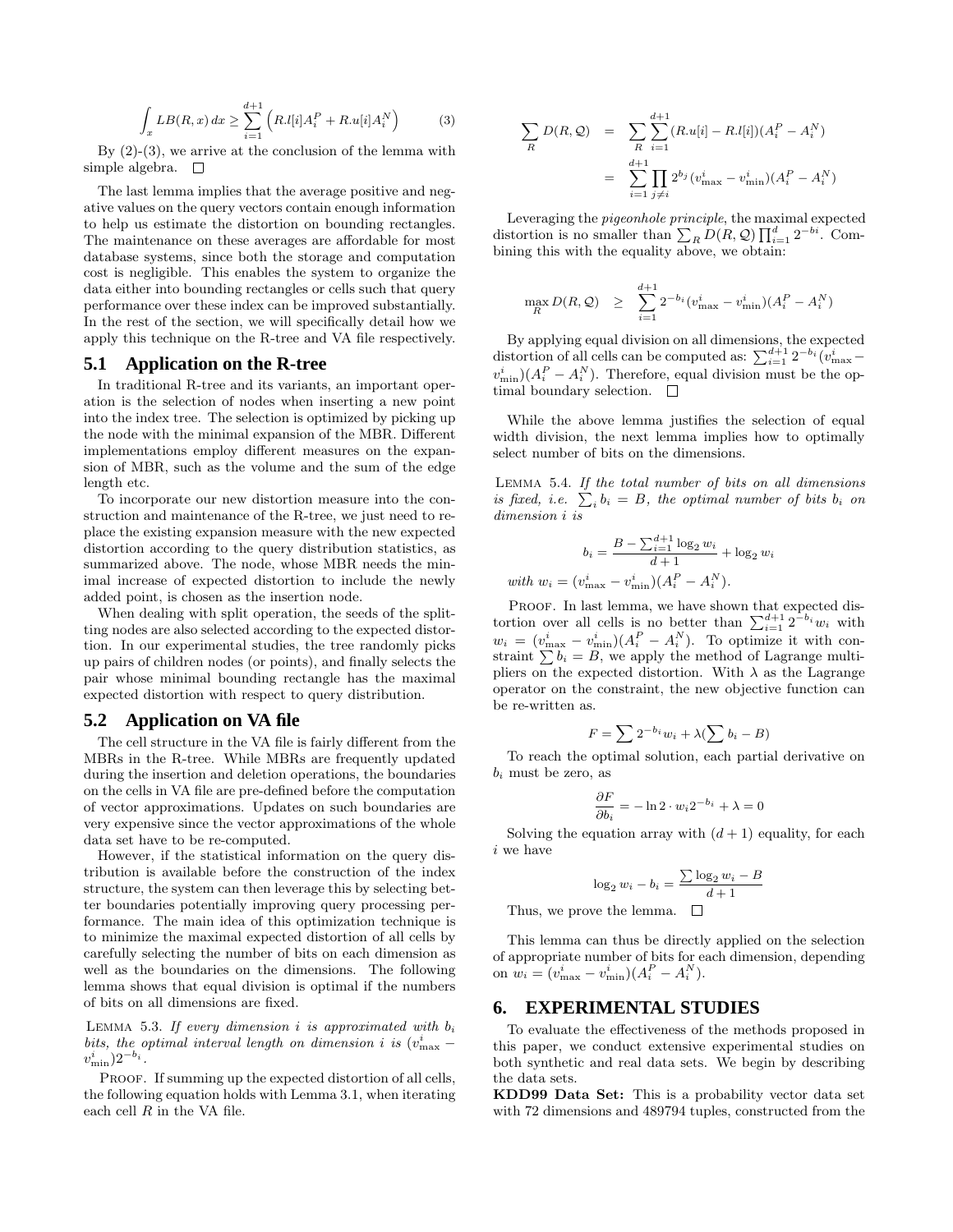KDD Cup 1999 dataset which has been used for research on intrusion detection and network attack analysis. The original data set contains 4898431 TCP packet records on 41 dimensions. In the pre-processing step, we transform the original records into a probability vector by recording the number of packets that belong to each of the 72 different types of network connections over a sliding window of 500 consecutive packets. By continuously moving the sliding window, a snapshot distribution is recorded and stored as a data point, after 10 new packets replace the 10 oldest packets. KL-divergence is the dissimilarity measure applied, which is helpful in discovering points in time with similar packet distributions.

DBLP Data Set: This is a probability vector data set with 8 dimensions and 279124 records, generated from the DBLP database retrieved in October 2007. The original data set contains a connected graph of 279124 authors with edges representing co-authoring relationship between the authors, as well as bipartite graph between authors and papers. To analyze the research area that the authors are working on, the number of top-tier conference papers in 8 different fields are counted for each author according to the conference ranking retrieved online<sup>4</sup>. To smoothen the vectors, we further calculate the average on the probabilities over the neighborhood of each author, which consists of authors within 10 hops on the co-author graph, as his final probability vector related to the fields. Similar to KDD99 data, we apply KL-divergence on this data set.  $\frac{5}{3}$ 

Synthetic Data: Uniform Distribution: This dataset is generated in a manner such that the positions of the objects follow uniform distribution on a d-dimensional unit hyperrectangle in domain [0, 1] on each dimension.

Synthetic Data: Clustered Distribution This dataset is generated from a 4-component Gaussian Mixture Model [18]. The center of the components are uniformly selected in the unit hyper-rectangle  $[0,1]^d$  of dimensionality d. The variances on the dimensions are independently chosen in the interval [0, 0.5]. A noise uniformly distributed in the whole domain is also generated, which consists of 1% of the data set. The queries on the synthetic data are generated at random and we employ both the KL-divergence and the Itakura-Saito(IS) for experiments on this data.

In our experiments, we evaluate performance of the baseline R-tree and VA file solutions described in Section 3, as well as the optimized variants, namely Improved Bounding for better pruning (Section 4) and Workload Optimization for better index construction (Section 5). In the rest of the section, we use 'R' and 'V' to denote the baseline R-tree and VA file respectively, and use 'B' and 'Q' to denote the two techniques for improved bounding and workload optimization. Based on this notation, an algorithm marked "R-BQ" would refer to an R-tree combined with both optimizations.

We also compare the proposed methods against Bregman Ball tree<sup>6</sup> (denoted by "BBT") which is a main-memory algorithm for processing nearest neighbor search under Bregman divergence. Another baseline algorithm we compare with is the linear scan algorithm denoted "LS".

To verify the efficiency of these index structures, we measure the Index Construction Time, Querying CPU Time and

<sup>5</sup>Both constructed datasets are available at: http://www.comp.nus.edu.sg/ zhangzh2/bregman-data.zip <sup>6</sup>http://lcayton.ucsd.edu/bbtree-code.zip

| Parameter             | Varying Range                 |
|-----------------------|-------------------------------|
| number of bits        | 4,6,8,10,12,14                |
| dimensionality        | 2,4,8,16,32                   |
| result size $k$       | 5,10,20,40,80                 |
| search range $\theta$ | 0.005, 0.01, 0.02, 0.04, 0.08 |
| data size             | 1M, 2M, 3M, 4M, 5M            |
| page size             | 4KB, 8KB, 16KB, 32KB          |

Table 3: Varying parameters

Querying  $I/O \ cost$  in our experiments. The query points are randomly selected from the data set. The experiments are repeated 10 times to obtain the average results. Since BBT is a main-memory based algorithm that assumes all records are loaded into the memory, the Querying I/O Time is not measured for BBT.

In Table 3, we summarize the parameters tested in our experiments, as well as their default values (in bold font) and ranges that we tested on. Note that the first parameter, number of bits is only applicable to the VA file, which is studied separately in the following as a form of parameter tuning before we compare VA file with other methods.

All the programs are compiled by gcc 3.4.3 in Red hat Linux Operating system and run on IBM x255 server with four Intel Xeon MP 3.0 GHz CPU, 18G DDR memory and six 73.4GB Ultra320 SCSI hard disks.

# **6.1 Effect of Number of Bits on K-NN Queries**

In this subsection, we test the impact of number of bits on the efficiencies of VA file, and justify our selection of the default value on the number of bits in Table 3.



Figure 7: Effect of number of bits on Clustered Data with KL

Since the results on different distributions and distance functions are similar, in Figure 7, we only report the results of construction time and querying CPU cost of VA file on clustered data with KL. The figure shows that both construction cost and querying CPU cost increases linearly with respect to the number of bits on each dimension. This is because most of the CPU cycles are spent on calculating and interpreting the approximation bit string during index construction and query processing respectively.

Different from the construction and querying CPU costs, the I/O cost of VA file is no longer linear to the number of bits. In Figure 8, we show the I/O costs of VA file with different number of bits on data sets with various dimensionality. The results in the figure show that increase in the number of bits will help to reduce I/O cost when the dimensionality is low. However, when more bits are added into the vector approximation, the size of the bit string file

<sup>4</sup>http://www3.ntu.edu.sg/home/ASSourav/crank.htm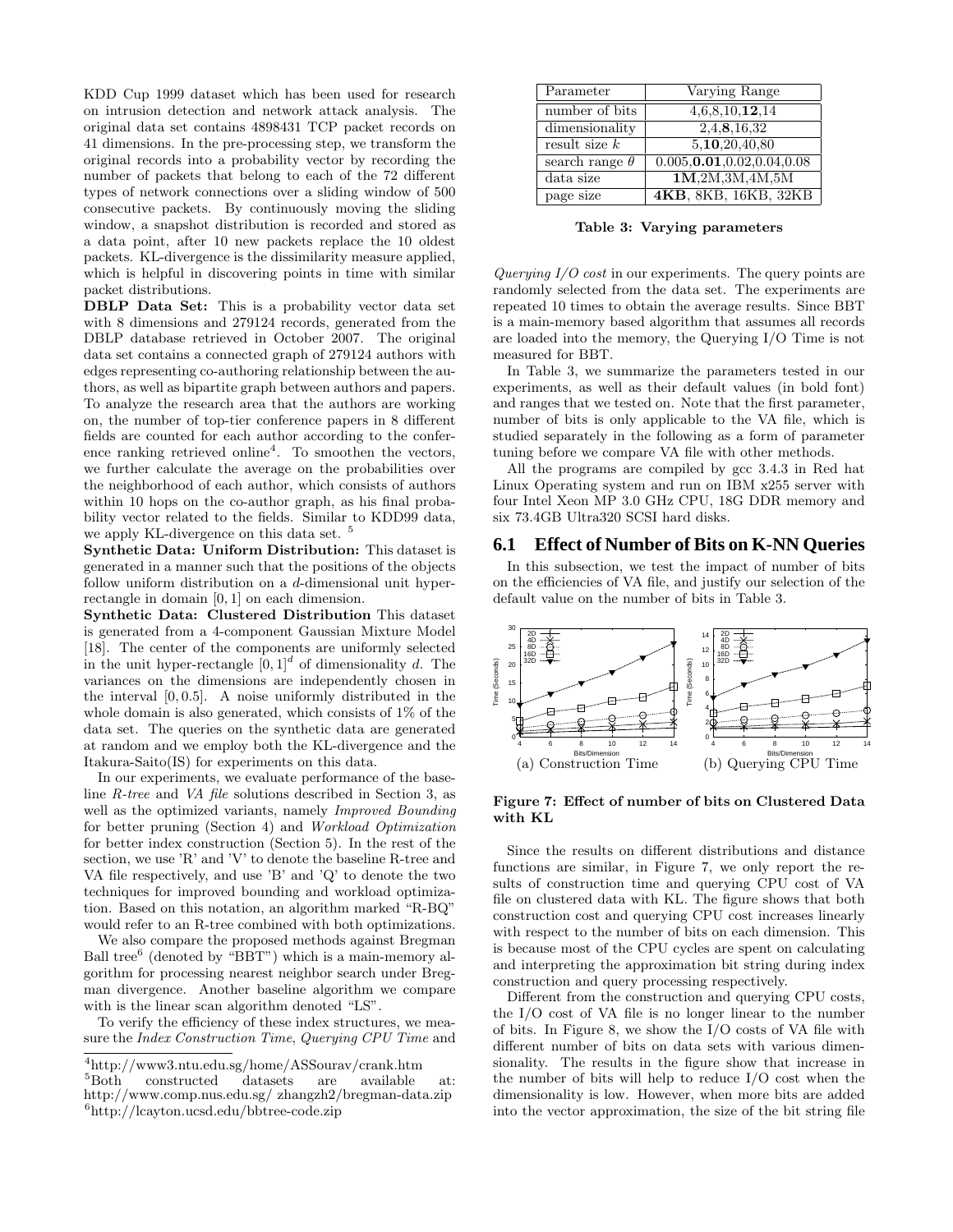

Figure 8: Effect of Bit Number on I/O Cost

grows substantially while the improvement on the pruning efficiency is limited. Thus, the I/O cost on the scan of the vector approximation file dominates the total I/O cost for k-nearest neighbor query on high dimensional space. This can be verified by the results in Figure  $8(a)$  on uniformly distributed data, in which linear increase of I/O cost can be observed when there are more than 6 bits used on 16 and 32 dimensional space. Based on the results observed, we decided to use 12 bits for each dimension in the rest of our experiments, since it can achieve optimal or near-optimal performance on almost all data sets under evaluation.

### **6.2 Effect of Dimensionality on KNN Queries**



Figure 9: Effect of Dimensionality on Clustered Data with IS

Figure 9 summarizes the experimental results on construction time and querying CPU time on R-trees, VA files and BBTree. VA file is the most efficient method for index construction, which only takes one scan of the whole data set. On the other hand, BBTree is always at least one magnitude slower than any other method in our tests because of its employment of clustering algorithm as a splitting operator, leading to low effectiveness and efficiency particularly in high dimensional spaces.

On querying CPU time, BBTree turns out to be CPU efficient when dimensionality is low. In 2-dimensional space, it is better than the others by almost a magnitude of two. However, the efficiency of BBTree drops quickly with the increase of dimensionality. When the dimensionality reaches 16, it is clearly worse than the R-tree in terms of CPU time. On 32 dimensional space with clustered distribution, almost all methods proposed in this paper is competitive to BBTree on CPU time. The R-tree and its variants always save more CPU cycles than VA file based data structures on this set of experiments. The optimization techniques, including improved bounding and adaptive index construction, enables the R-tree to achieve better efficiency when dimensionality is not very high. But these techniques do not affect the

| Data Set |                                 |         |                                 | -        |  |
|----------|---------------------------------|---------|---------------------------------|----------|--|
|          | $\overline{\phantom{a}}$<br>±.∪ | ∽<br>L5 | $\overline{\phantom{a}}$<br>∡.ບ | ۰<br>L.U |  |
|          | 91                              | ິ       | ◡                               | u<br>ᢦ   |  |

Table 4: Index Construction Time on Real Data Sets (Seconds)

CPU cost of VA files. This is because VA files spend most of the CPU cycles in calculating the bounding boxes on the points based on their bit string representations and is thus oblivious to our optimization proposal.



Figure 10: Effect of Dimensionality on I/O Cost

In Figure 10, we show the impact of dimensionality on I/O cost. For dimensionality lower than 8, the R-tree and its variants perform better than VA files on I/O cost. As dimensionality increases, the advantage of the R-trees diminishes while VA file presents dramatic improvement on I/O cost. The results in the figure also show that optimization techniques can greatly improve the performance of the R-tree. The improved bounding method reduces the I/O cost by half in low dimensional space, while workload optimization technique can further improve it for certain distribution of the data. For example, on clustered data with KL divergence (Figure 10(a)), workload optimization cuts  $10\%$ of I/O cost on the R-tree structure under improved bounding. We note that performance of basic R-tree is worse than the naive linear scan (LS) on very high dimensional spaces. For VA file, improved bounding does not show obvious improvements on the performance. This is because the cells are sufficiently small after we divided them using large number of bits. Workload optimization, on the other hand, is able to significantly improve the performance of VA file if the distribution is skewed. Such improvement can be observed in Figure 10(b) on the clustered data set on the IS distance.

#### **6.3 Effect of Result Size** k **on KNN Queries**

In Table 4, we list the CPU time for index construction, which are similar to the results on synthetic data sets. The construction of VA file is the fastest among all methods on KDD data with 72 dimensions, while the R-trees with workload optimization takes about 4 minutes to finish. BBTree takes almost 50 minutes to construct its index on KDD data set, making it much less attractive in any real system.

In Figure 11, we provide results that vary  $k$ , which is the number of nearest neighbors that must be returned. On the 8 dimensional DBLP data set, BBTree shows an advantage on CPU time. On the 72 dimensional KDD data set, however, the advantage of BBTree no longer exists. These results are consistent with the observations in Figure 9(b). While no optimization techniques is able to claim improve-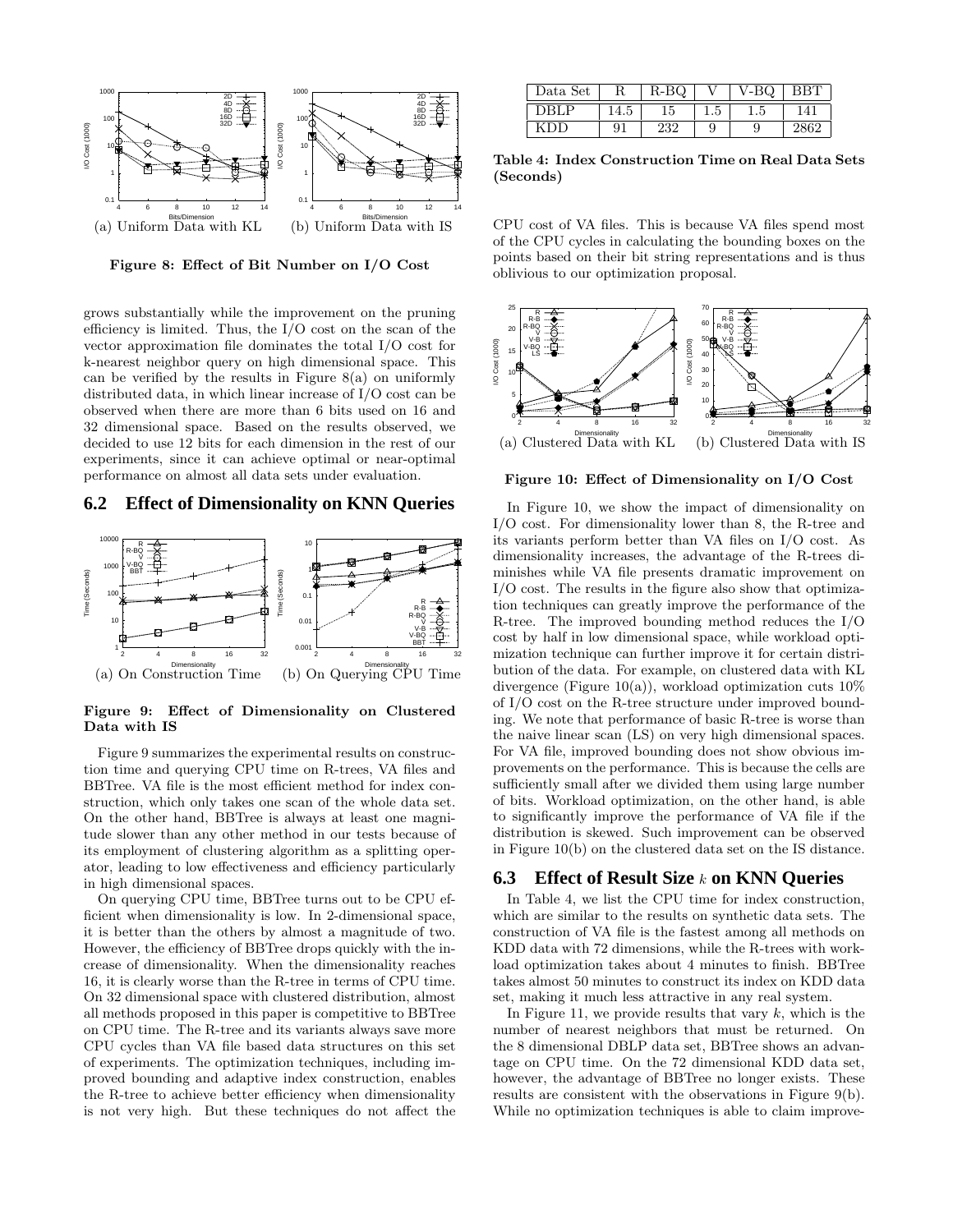

Figure 11: Result Size k vs. Querying CPU Time

ment upon the basic R-tree structure on DBLP data set (Figure 11(a)), we observe efficiency lift of R-BQ on KDD data set  $(Figure 11(b))$ . This improvement is due to the characteristic of KDD data set, which consists of huge clusters with highly similar points in the space.



Figure 12: Result Size  $k$  vs. Querying I/O Time

The results on  $I/O$  cost with varying k in Figure 12 match our expectation. In general, the basic R-tree has the worst performance among all methods. However, our proposed optimization techniques are able to significantly bridge this gap in performance. On the two real data sets, R-BQ enables the R-tree to achieve the best performance with minimal I/O cost compared to any other index structure. On clustered data set over IS distance, VA file works better when  $k$  is small. With larger  $k$ , VA file has to randomly access the original data points more frequently, incurring large I/O cost. Thus, VA file degrades linearly when k increases. Also, V-BQ on KDD data set is able to utilize the distribution information with about 10% savings in I/O costs.

## **6.4 Effect of Page Sizes on KNN Queries**



Figure 13: Effect of Page Sizes on DBLP for KNN

Page size is another important parameter of the system. The results in Figure 13(a) imply that the construction time of VA file does not depend on the specified page size, since the bit transformation is the dominant cost in index construction, which is irrelevant to page size. However, the construction time of the R-trees increases quickly with larger page size, since the intermediate nodes in the R-tree can store more detailed summarization information on its children, given the larger page sizes. Updates on the R-trees, such as split, take more time with larger page, because it needs to iterate the entries to select the best splitting plan.

From Figure 13(b), we observe that the R-tree without any optimization is the method spending the minimal CPU cycles. With larger pages, VA file has very limited room to improve its performance, because VA file usually accesses the pages randomly when searching for nearest neighbor results. The optimization techniques on the R-tree cost more CPU cycles, since the algorithm iterates every entry in the the node page, leading to more computation.



Figure 14: Effect of Page Sizes on I/O Cost

Based on the results in Figure 14, we make several important observations. First, the R-tree performs much better if more space is given for a single page on disk. When the page size is 32KB, R-BQ is even better than VA files by two magnitudes on I/O costs, on highly clustered KDD data. For VA file, workload optimization technique is also able to utilize the large page size and show a larger gap in performance over VA files without adaptive construction.

### **6.5 Effect of Data Size on KNN Queries**

We next study the effect of data size. In Figure 15. Here we evaluate the querying CPU time and I/O cost of the proposed methods. In a nutshell, all the methods show linear increase on both CPU cycles as well as I/O cost, proving that they are scalable to large data sets.



Figure 15: Effect of Data Size on KNN Queries

#### **6.6 Effect of Search Range on Range Queries**

Due to the limited space, we skip most of the experimental results on range query. Instead, we only provide partial results with varying search range  $\theta$  in Figure 16. While the search range does not affect the CPU time for VA file, the performance of the R-tree is sensitive to  $\theta$ . With a large search range, the R-tree degrades quickly, since the bounding techniques distinguish the distance better when points